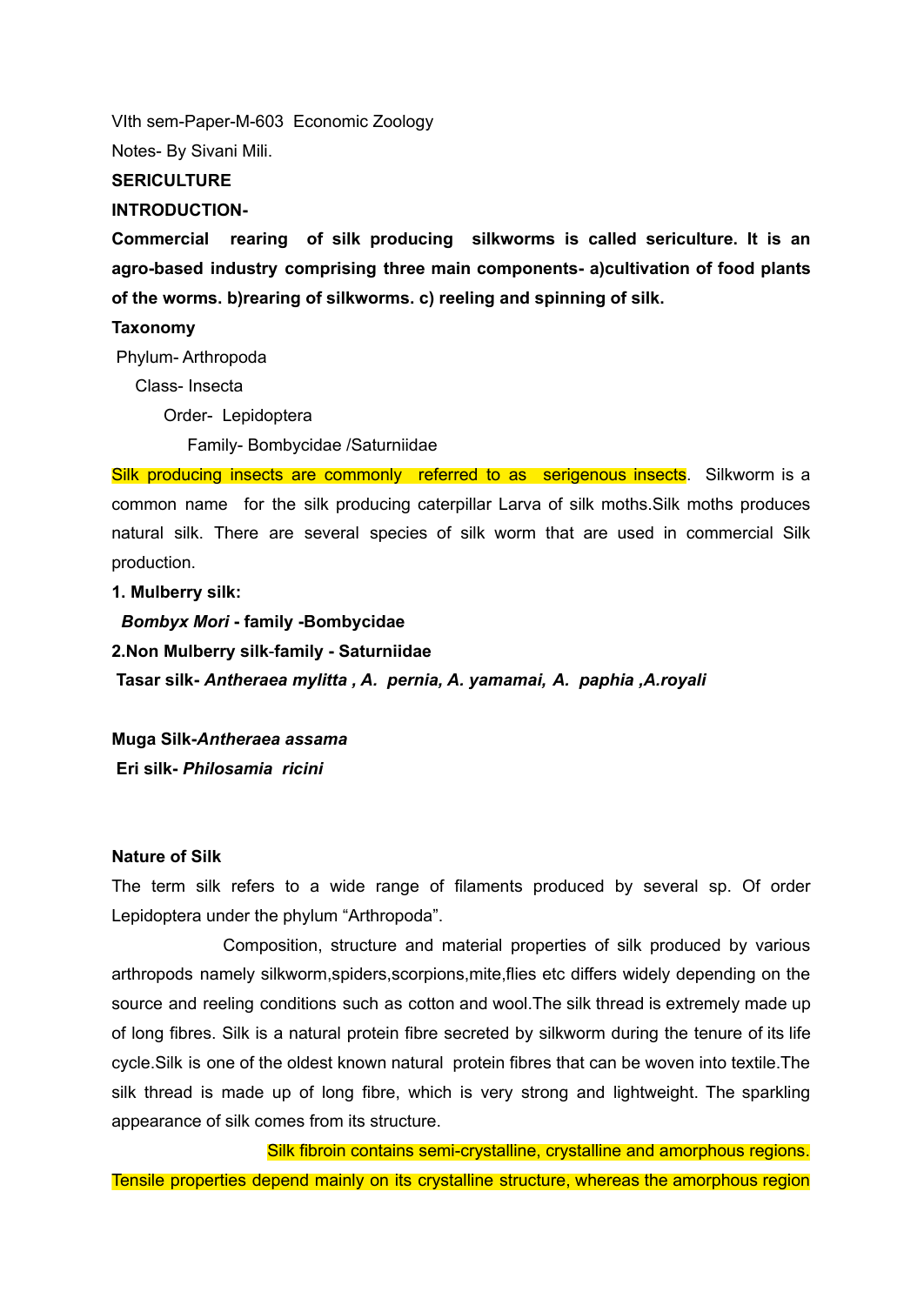plays a key role in determining its physical properties.The silk fibroin is made up of various amino acids. Silk is highly prized for its exclusive textile properties. Although silk is exclusively used as a textile material. It also has a history of Bio-medical application.

Chemical Nature of Silk.

Silk principally consists of two proteins, Fibroin and Sericin, in a ratio of 80:20 in case of mulberry silk or pure silk. Fibroin (C30H46 N10 O12) is a yellow coloured fibrous protein, forming the core filament of silk thread. In the silk gland it is present as a helical, soluble protein. When this liquid is pressed or extruded, its helical structure is transformed into straight, crystalline chain structure. During this transformation various amino acids are also reoriented, imparting stability to the fibre.

Fibroin is composed of 2 polypeptide chains, the heavy or H-chain (Mol. wt. 350 kD) and the light or L-chain (Mol. wt. 25 kD) which are connected with each other by disulfide bonds. Sericin, (C30H40N10D16), on the other hand, is a gelatinous protein that remains as a covering around the fibroin fibre.Being water soluble, it gets dissolved to some extent while boiling the cocoons for silk extraction. Four types of sericins are generally present in silk like Sericin-I, Sericin-II, Sericin-III and Sericin-IV.Besides fibroin and sericin, silk also contains waxy matter, carbohydrates, minerals and some colouring substances.

Physical Properties.

**(i) Length:**Being the longest natural fibre, the length of an unbroken filament may be up to 1000 metres. The diameter is around 0.013 mm to 0.08 mm.

**(ii) Density:**Raw silk has a density of 1.33 gm / cc and that of boiled off silk is around 1.25 gm / cc. It is lighter than cotton.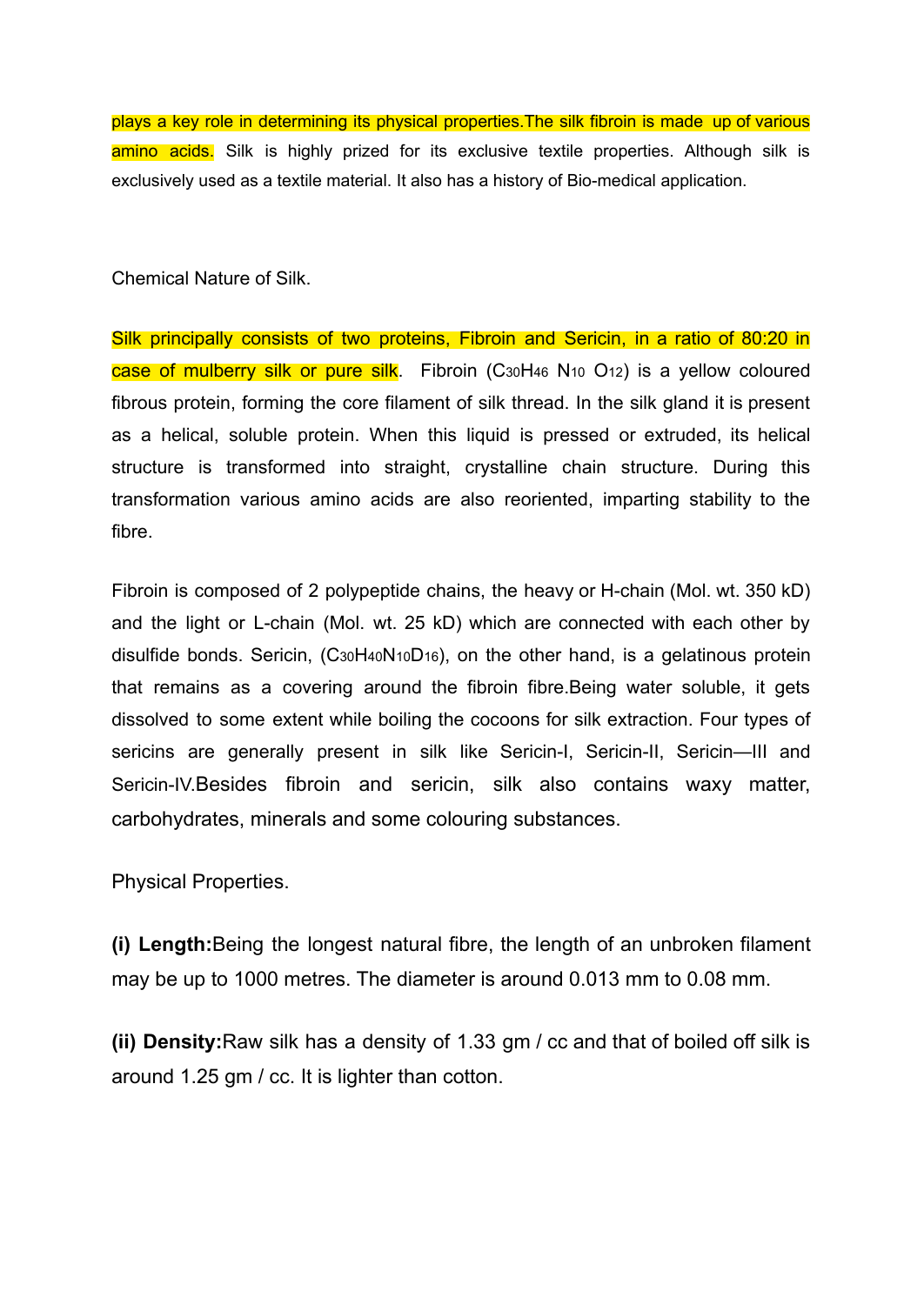**(iii) Tensile strength:**Silk is one of the strongest natural textile fibers. The tenacity of raw silk is 4.5 – 4.8 gm / denier and that of degummed silk drops to 3.3 gm/ denier. Silk can be stretched from 15 to 20% before it breaks.

**(iv) Elasticity:**Silk elasticity is measured as the tension required stretching it to a definite length. It requires as high as 0.90 gm tension / denier to stretch 1%, in comparison to only 0.32 gm tension / denier required for wool.

**(v) Moisture take-up:**The moisture regain is 11% in case of raw silk and only 9% following degumming. Its hygroscopic capacity is about midway between cotton and wool.

**(vi) Electric properties:**Silk is a poor conductor of electricity, though can accumulate static charge by friction. The charge can be dissipated by high humidity.

**(vii) Scroop:**Scroop is the cracking sound emitted when silk is squeezed and pressed. It is not an inherent property but can be imposed by dipping it in dilute acetic or tartaric acid followed by drying without rinsing.

# **(B) Chemical Properties:**

**(i) Heating:** Silk can be heated to 140°C without any decomposition. It disintegrated at 170°C.

**(ii) Action with sunlight:**The strength of silk is reduced if exposed to UV rays of sunlight.

**(iii) Action with water:** Silk can readily be wetted by water; due to swelling in water it results in an increase in weight by 30-55% and diameter by 16- 18%. Boiling in water hydrolyses the fibroin more rapidly in alkaline pH.